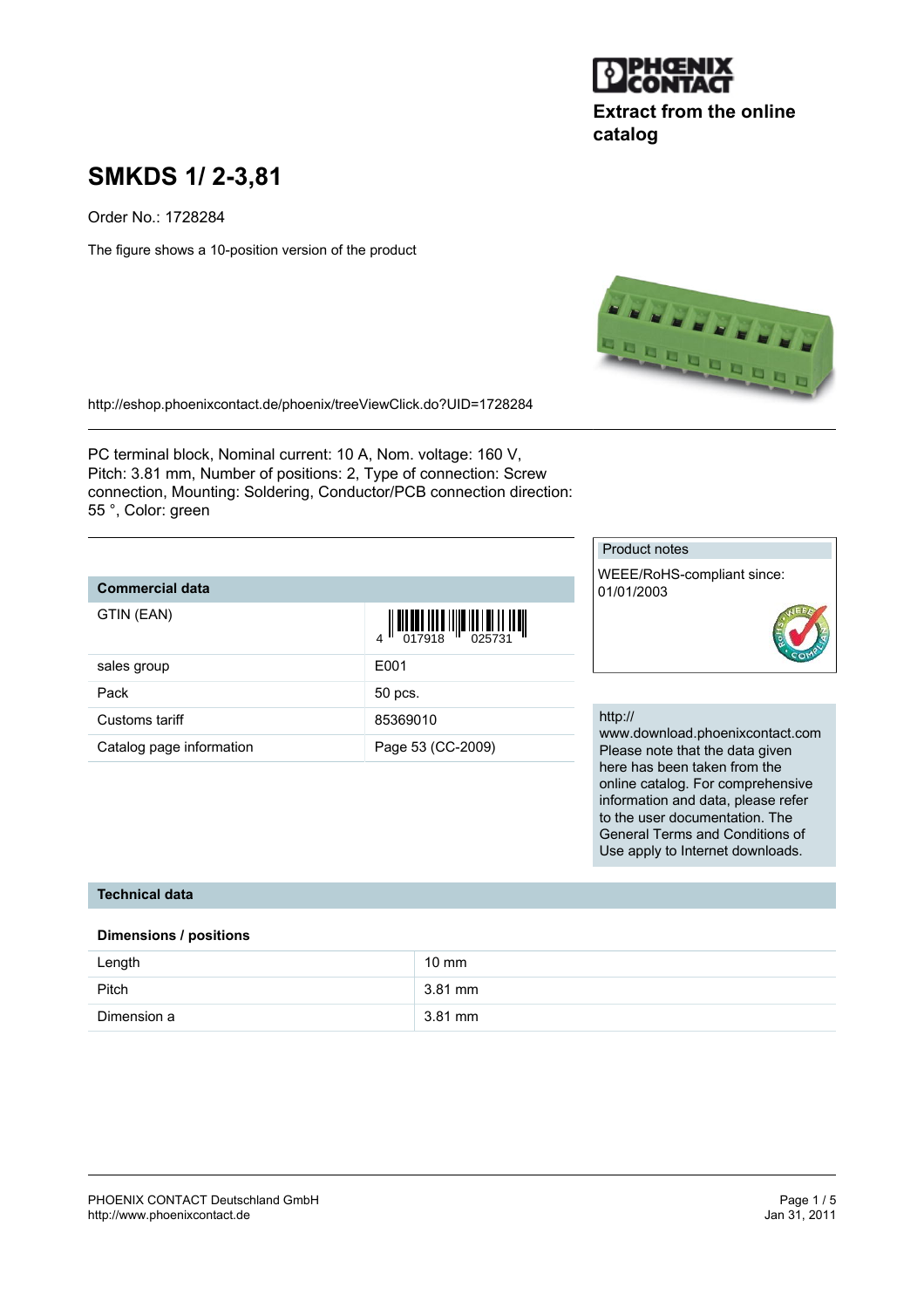| Number of positions                 | $\overline{c}$      |
|-------------------------------------|---------------------|
| Pin dimensions                      | $0,5 \times 0,9$ mm |
| Hole diameter                       | $1.1$ mm            |
| Screw thread                        | M <sub>2</sub>      |
| Tightening torque, min              | 0.22 Nm             |
| Tightening torque max               | 0.25 Nm             |
| <b>Technical data</b>               |                     |
| Range of articles                   | SMKDS 1             |
| Insulating material group           | I                   |
| Rated surge voltage (III/3)         | 2.5 kV              |
| Rated surge voltage (III/2)         | 2.5 kV              |
| Rated surge voltage (II/2)          | 2.5 kV              |
| Rated voltage (III/3)               | 160 V               |
| Rated voltage (III/2)               | 200 V               |
| Rated voltage (II/2)                | 400 V               |
| Connection in acc. with standard    | EN-VDE              |
| Nominal current I <sub>N</sub>      | 10 A                |
| Nominal cross section               | $1 \text{ mm}^2$    |
| Maximum load current                | 12A                 |
| Insulating material                 | PA                  |
| Inflammability class acc. to UL 94  | V <sub>0</sub>      |
| Stripping length                    | 5 mm                |
| Nominal voltage, UL/CUL Use Group B | 300 V               |
| Nominal current, UL/CUL Use Group B | 10 A                |
| Nominal voltage, UL/CUL Use Group D | 300 V               |
|                                     | 10 A                |
| Nominal current, UL/CUL Use Group D |                     |
| Cannaatian data                     |                     |

#### **Connection data**

| Conductor cross section solid min.                                            | $0.14 \text{ mm}^2$   |
|-------------------------------------------------------------------------------|-----------------------|
| Conductor cross section solid max.                                            | $1.5$ mm <sup>2</sup> |
| Conductor cross section stranded min.                                         | $0.14 \text{ mm}^2$   |
| Conductor cross section stranded max.                                         | 1 mm <sup>2</sup>     |
| Conductor cross section stranded, with ferrule<br>without plastic sleeve min. | $0.25 \text{ mm}^2$   |
| Conductor cross section stranded, with ferrule<br>without plastic sleeve max. | $0.5 \text{ mm}^2$    |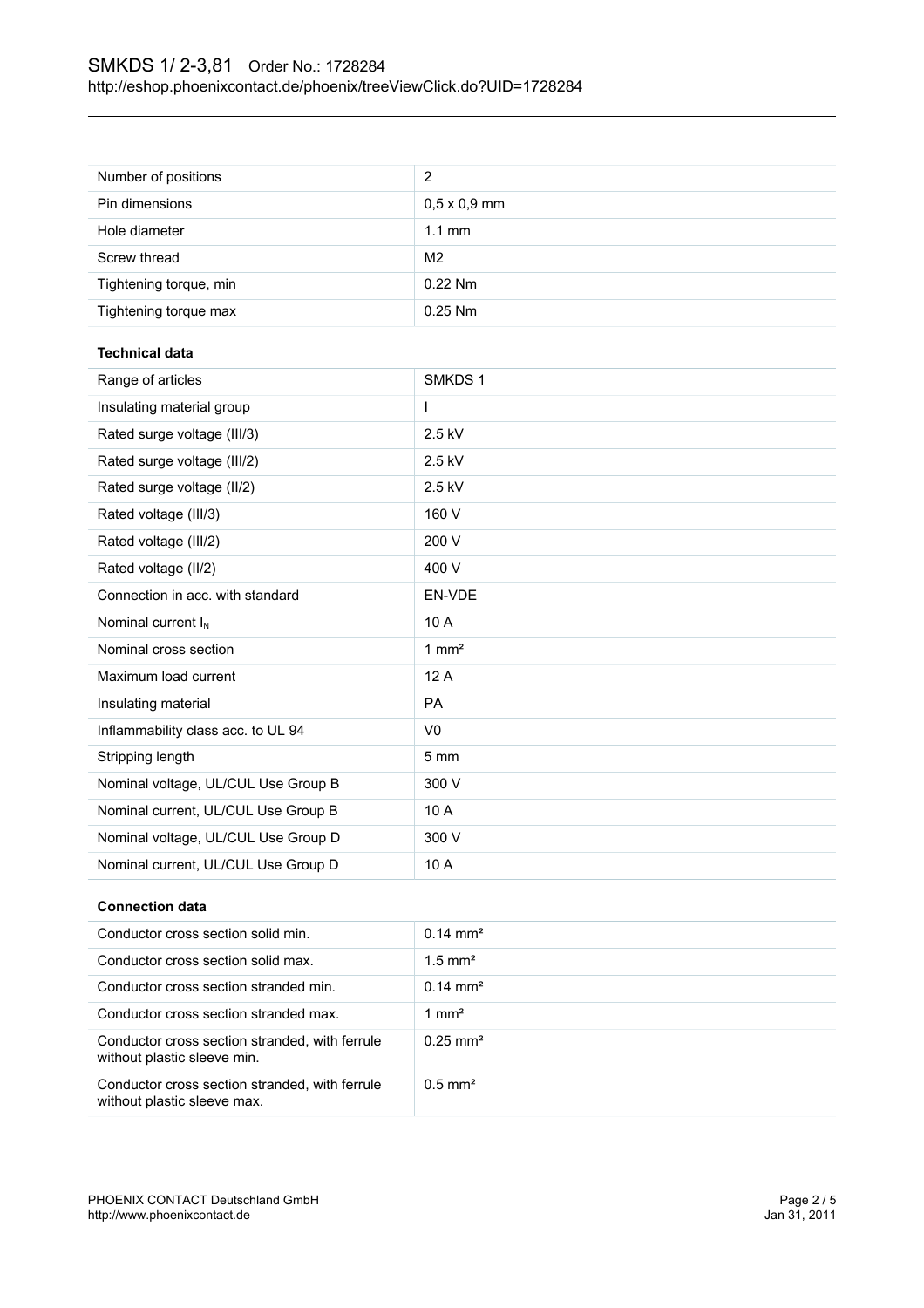| Conductor cross section stranded, with ferrule<br>with plastic sleeve min. | $0.25$ mm <sup>2</sup> |
|----------------------------------------------------------------------------|------------------------|
| Conductor cross section stranded, with ferrule<br>with plastic sleeve max. | $0.5$ mm <sup>2</sup>  |
| Conductor cross section AWG/kcmil min.                                     | 26                     |
| Conductor cross section AWG/kcmil max                                      | 16                     |
| 2 conductors with same cross section, solid min.                           | $0.14 \text{ mm}^2$    |
| 2 conductors with same cross section, solid max.                           | $0.5$ mm <sup>2</sup>  |
| 2 conductors with same cross section, stranded<br>min.                     | $0.14 \text{ mm}^2$    |
| 2 conductors with same cross section, stranded<br>max.                     | $0.2 \text{ mm}^2$     |
| Minimum AWG according to UL/CUL                                            | 30                     |
| Maximum AWG according to UL/CUL                                            | 16                     |

**Certificates / Approvals**



CB, CCA, CSA, CUL, GOST, SEV, UL

| <b>Accessories</b> |                          |                                                                                                                                                                                                                                            |
|--------------------|--------------------------|--------------------------------------------------------------------------------------------------------------------------------------------------------------------------------------------------------------------------------------------|
| Item               | Designation              | Description                                                                                                                                                                                                                                |
| <b>Marking</b>     |                          |                                                                                                                                                                                                                                            |
| 1051993            | <b>B-STIFT</b>           | Marker pen, for manual labeling of unprinted Zack strips, smear-<br>proof and waterproof, line thickness 0.5 mm                                                                                                                            |
| 0804109            | SK 3,81/2,8:FORTL.ZAHLEN | Marker card, printed horizontally, self-adhesive, 10-section marker<br>strip, 14 identical decades marked 1-10, 11-20 etc. up to 91-<br>(99)100, sufficient for 140 terminal blocks                                                        |
| 0805056            | SK 3.81/2.8:SO           | Marker card, special printing, self-adhesive, labeled acc. to<br>customer requirements, 14 identical marker strips per card, max.<br>25-position labeling per strip, color: White                                                          |
| 0803883            | SK U/2.8 WH:UNBEDRUCKT   | Kennzeichnungskarten unbedruckt, DIN A4-Format, freie<br>Rastereinteilung, selbstklebend, mit 50 vorgestanzten<br>Kennzeichnungsstreifen, 185 mm Streifenlänge, beschriftbar mit<br>dem CMS-System oder manuell mit dem B-STIFT oder X-PEN |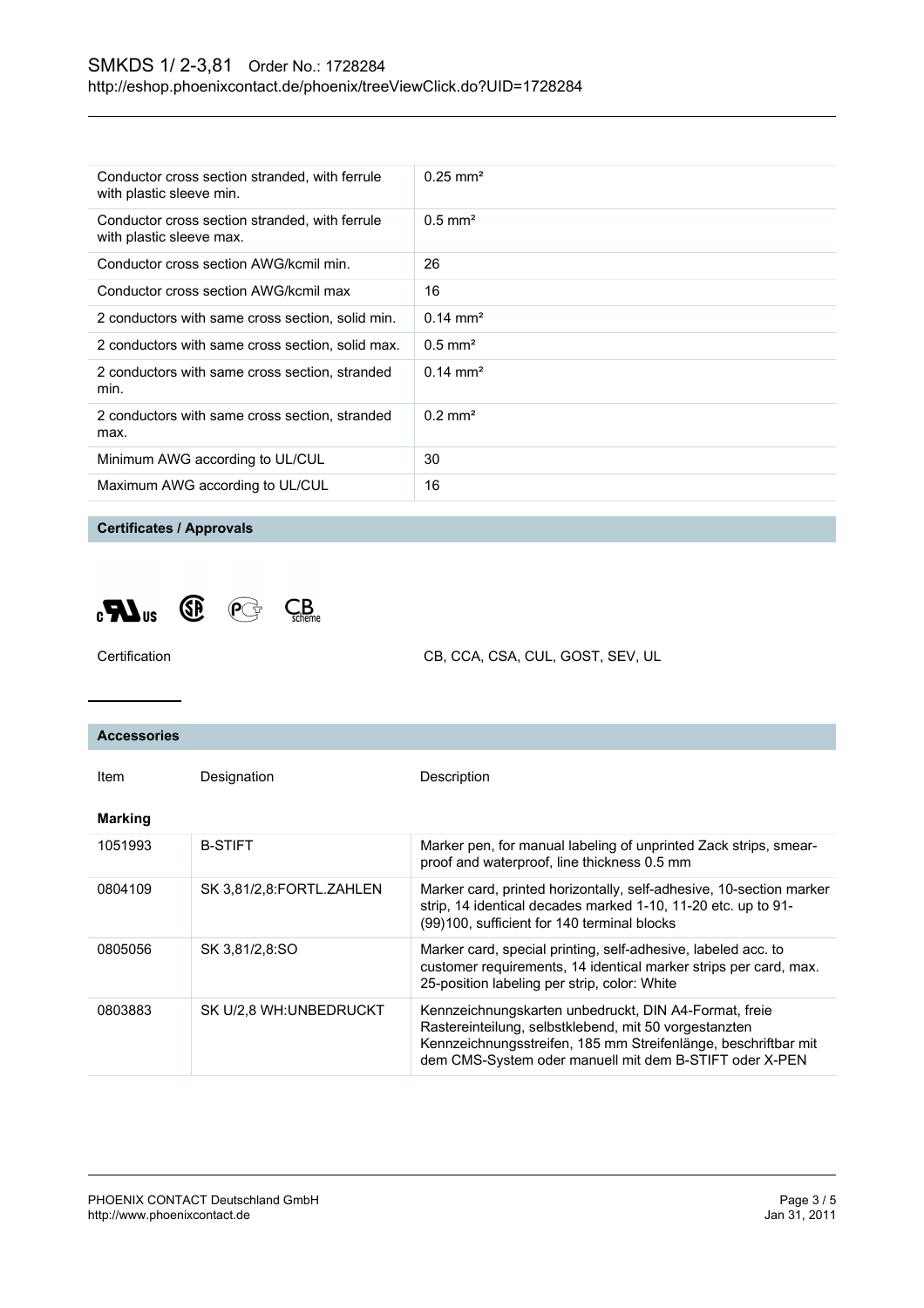#### **Tools**

| 1205037 | $\mid$ SZS 0.4X2.5 VDE | Screwdriver, bladed, VDE insulated, size: 0.4 x 2.5 x 80 mm, 2- |
|---------|------------------------|-----------------------------------------------------------------|
|         |                        | component grip, with non-slip grip                              |

## **Diagrams/Drawings**

Drilling plan/solder pad geometry



#### Dimensioned drawing